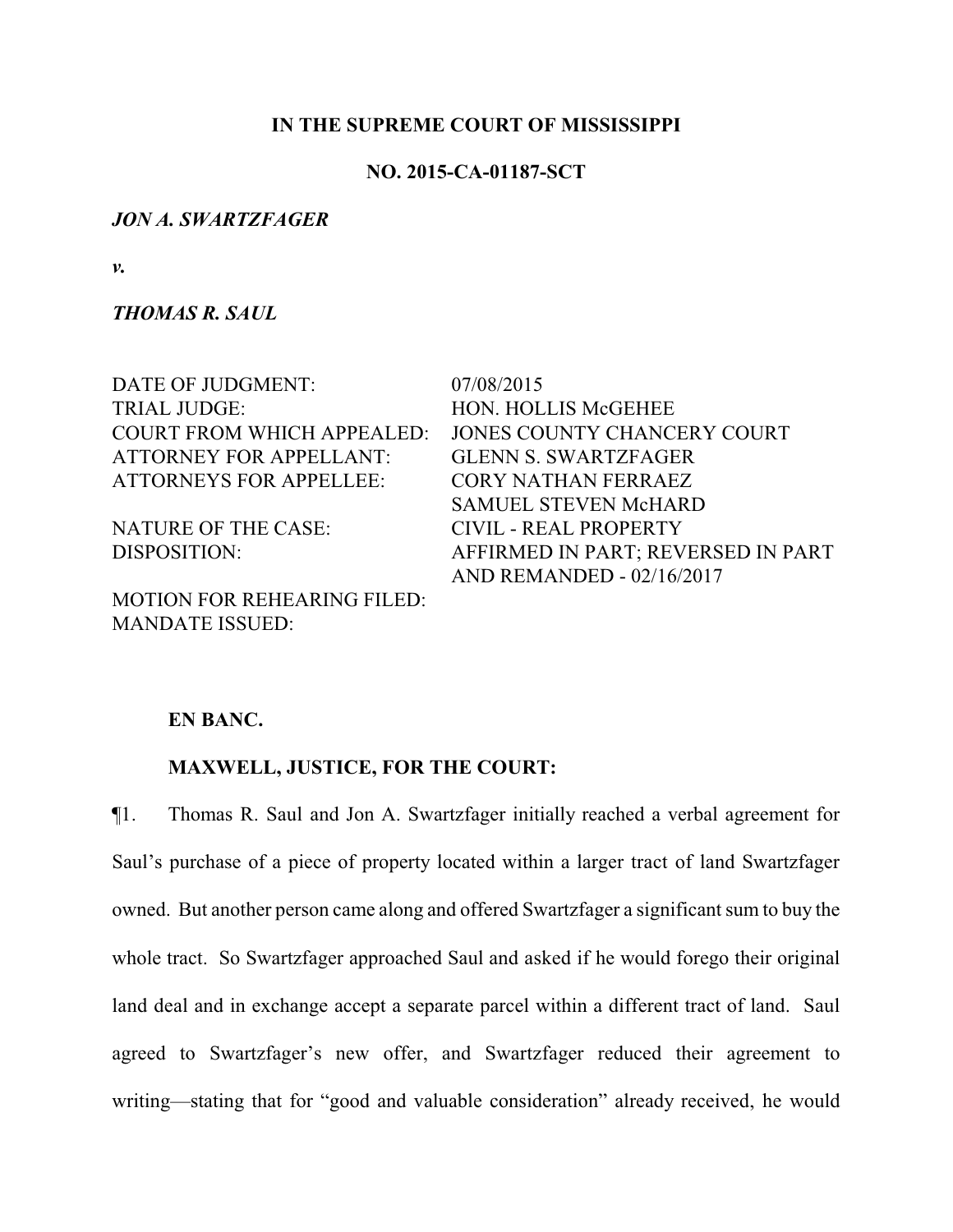transfer the second parcel to Saul upon request. However, Swartzfager later backed out and never transferred any land to Saul.

¶2. Saul filed suit against Swartzfager seeking damages and specific performance. The chancellor found a valid contract existed between Saul and Swartzfager, and awarded him damages, attorney's fees, and prejudgment interest. After review, this Court finds the chancellor correctly ruled that Saul and Swartzfager had a contract. And even absent the contract, Saul proved he detrimentally relied on Swartzfager's offers and promises. So Swartzfager is equitably estopped from denying the land deal. Additionally, we find the chancellor's awards for intentional infliction of emotional distress and attorney's fees are supported. But the chancellor did err in awarding prejudgment interest, because Saul did not plead a request for prejudgment interest. We thus affirm in part, reverse in part, and remand for a recalculation of damages and attorney's fees that does not include prejudgment interest.

### **Background Facts and Procedural History**

¶3. Swartzfager, an attorney in Jones County, approached Thomas Saul in January 2007 at his home. He offered Saul an opportunity to purchase acreage of his choosing at a low price, in a large tract of land. Swartzfager owned approximately sixty-three acres near Saul's home, which he planned to develop into a subdivision—Deerfield. Swartzfager wanted Saul, who was a Mississippi highway patrolman, to be one of the first homeowners so the neighborhood "would have a law enforcement presence." Saul agreed and had a five-acre tract surveyed near the center of the development. He presented the survey to Swartzfager and tried to close on the transaction numerous times. But Swartzfager either did not respond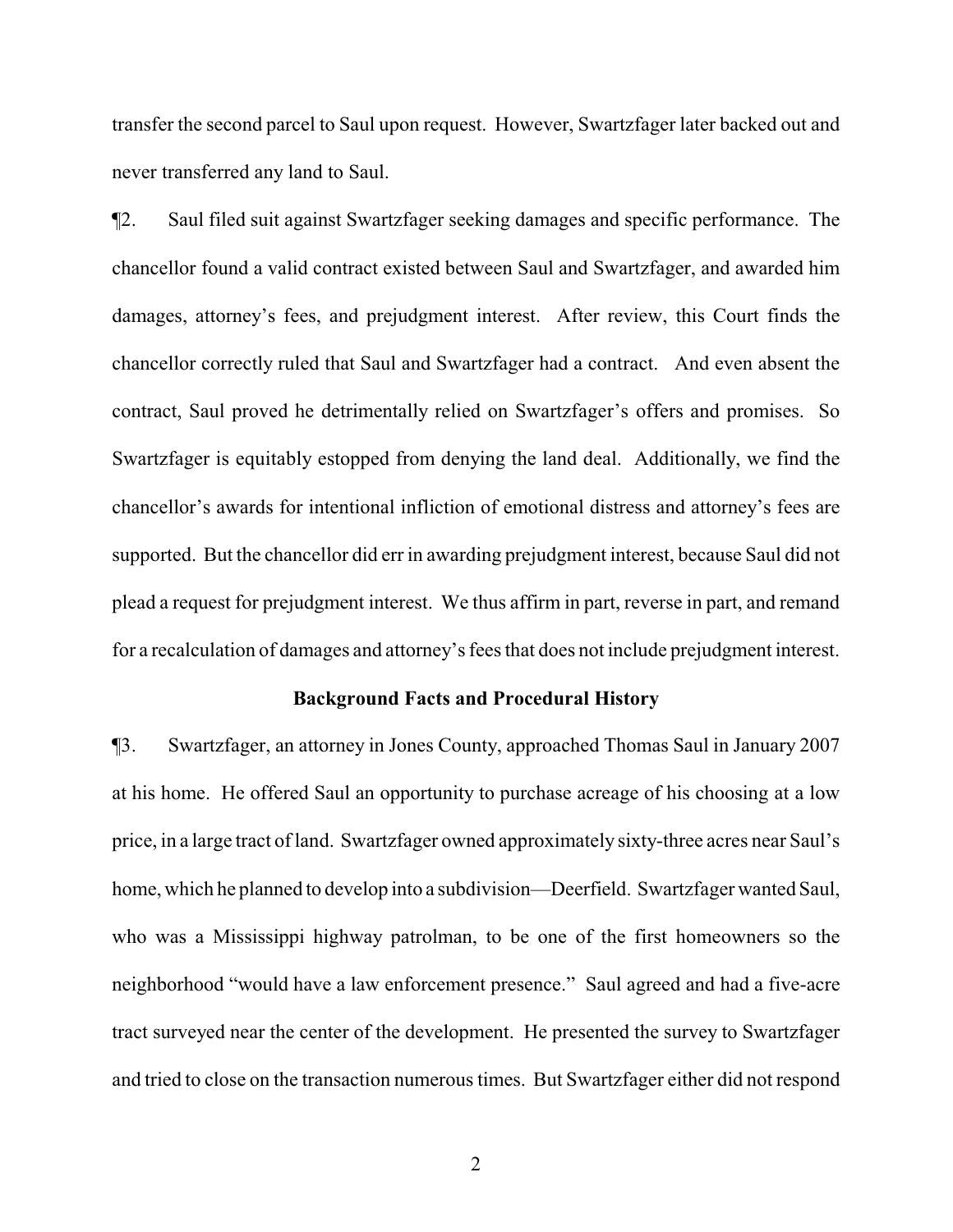or delayed delivering closing documents. Meanwhile, relying on Swartzfager's representations, Saul and his family sold their home and planned to build a "shop" on the property. Saul intended to live in the shop with his family while his new house was under construction.

¶4. With the closing on their own home approaching and no closing in sight for the Deerfield acreage, Saul and his family were forced to purchase and live in a mobile home. They also had to pay to store their belongings. Saul continued to ask Swartzfager to close on the property. But Swartzfager dodged him. During this time, Swartzfager was ironing out a separate proposal with a man named Bill Jenkins. And Jenkins eventually offered to purchase the entire sixty-three acre Deerfield tract. The offer would net Swartzfager a substantial profit.

¶5. Swartzfager first floated the idea of selling Jenkins the tract, less Saul's five acres. But eventually he approached Saul with a separate proposal. He asked Saul if he would relinquish any interest in the five acres at Deerfield, and in exchange accept six acres in the Grand View Estates subdivision. Saul agreed to this proposal. And on June 7, 2007, Swartzfager drafted a basic agreement to this effect on his letterhead and signed it.

¶6. In his letter, Swartzfager wrote:

I, Jon A. Swartzfager, do hereby contract to sell to Thomas "Sonny" Saul and wife six acres of land of the twelve acres belonging to me within Grandview subdivision on the Sharon Moss road in the Second Judicial District of Jones County, Miss. This contract is made after I have received good and valuable consideration from Mr. Saul and the transfer of property by warranty deed from me to him is to take place within 10 days of a request for same by Mr. Saul.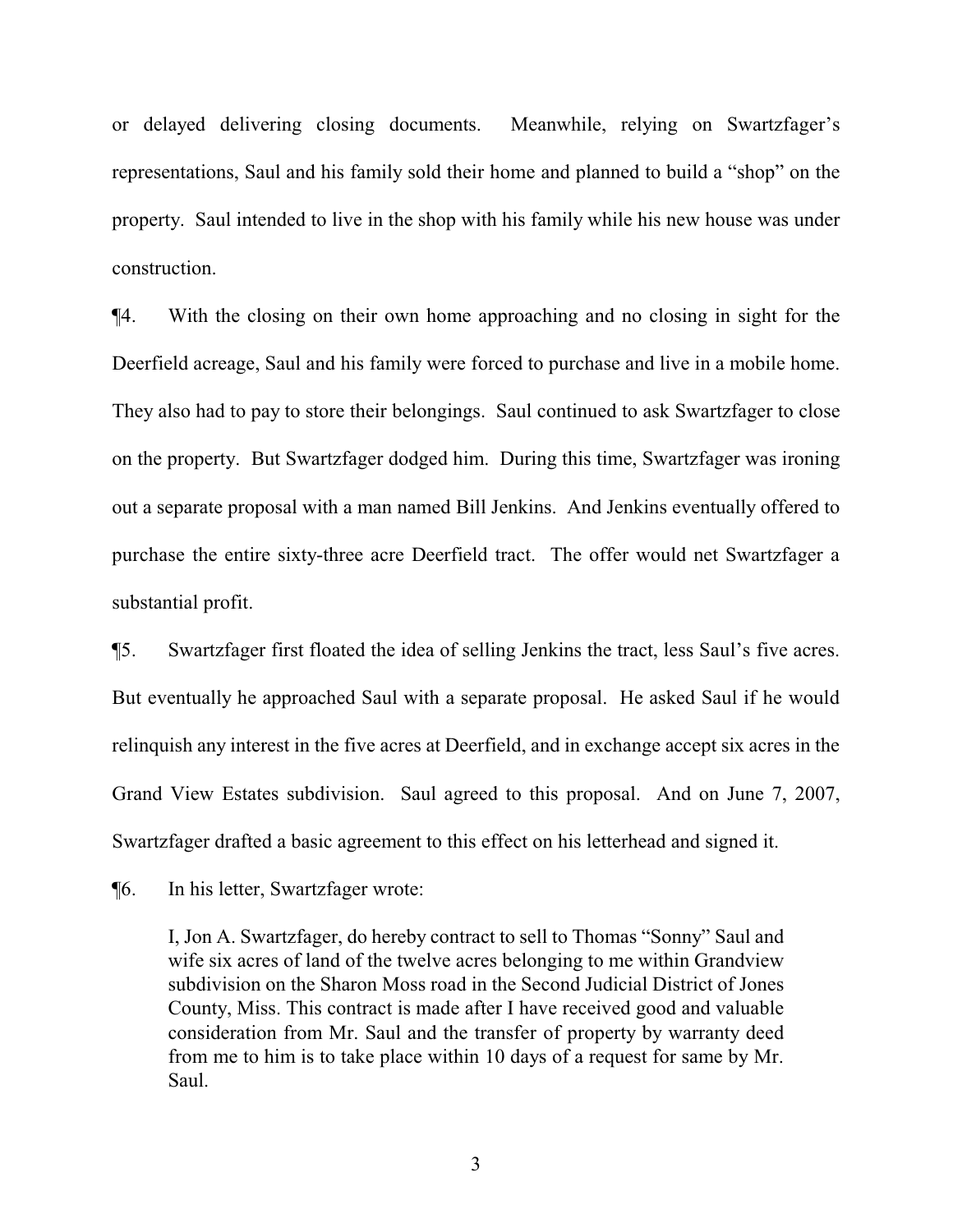/s/ Jon A. Swartzfager Dated: June 7, 2007

¶7. Saul visited the Grand View Estates property and picked the northern six acres. He then drew a map of the chosen land. With both the drawing and agreement in hand, Saul made requests for Swartzfager to close on the Grand View Estates property. But again, Swartzfager either did not respond or delayed. So, on August 23, 2007, Saul filed suit against Swartzfager, his wife Helen, and Helen'sreal estate company, Pinehurst Realty, LLC. Saul sought to enforce his agreement with Swartzfager, claiming breach of contract, equitable estoppel, and promissory estoppel. And he requested related damages. Saul filed his complaint in Jones County, and it was assigned to Chancery Judge Franklin McKenzie Jr. But Judge McKenzie recused, citing conflicts, and requested a special chancellor be appointed. This Court appointed Judge James Thomas Jr. on September 5, 2007.

¶8. After conducting some initial discovery, the parties met with Judge Thomas and prepared a scheduling order for the remaining discovery, which he signed on July 1, 2008. ByAugust 26, 2008, Saul filed for summary judgment. Soon after, the defendants responded and likewise filed a motion for summary judgment. Judge Thomas considered the arguments and granted partial summary judgment to Saul on February 12, 2009. In doing so, Judge Thomas declared the June 7, 2007 writing by Swartzfager a valid, enforceable contract. Judge Thomas then set the matter for trial. But before he could conduct the trial, Judge Thomas passed away. And on March 15, 2011, this Court appointed Judge Ray H. Montgomery to hear the case. On June 29, 2011, Judge Montgomery held a hearing on all pending motions and granted summary judgment to Helen Swartzfager and Pinehurst Realty,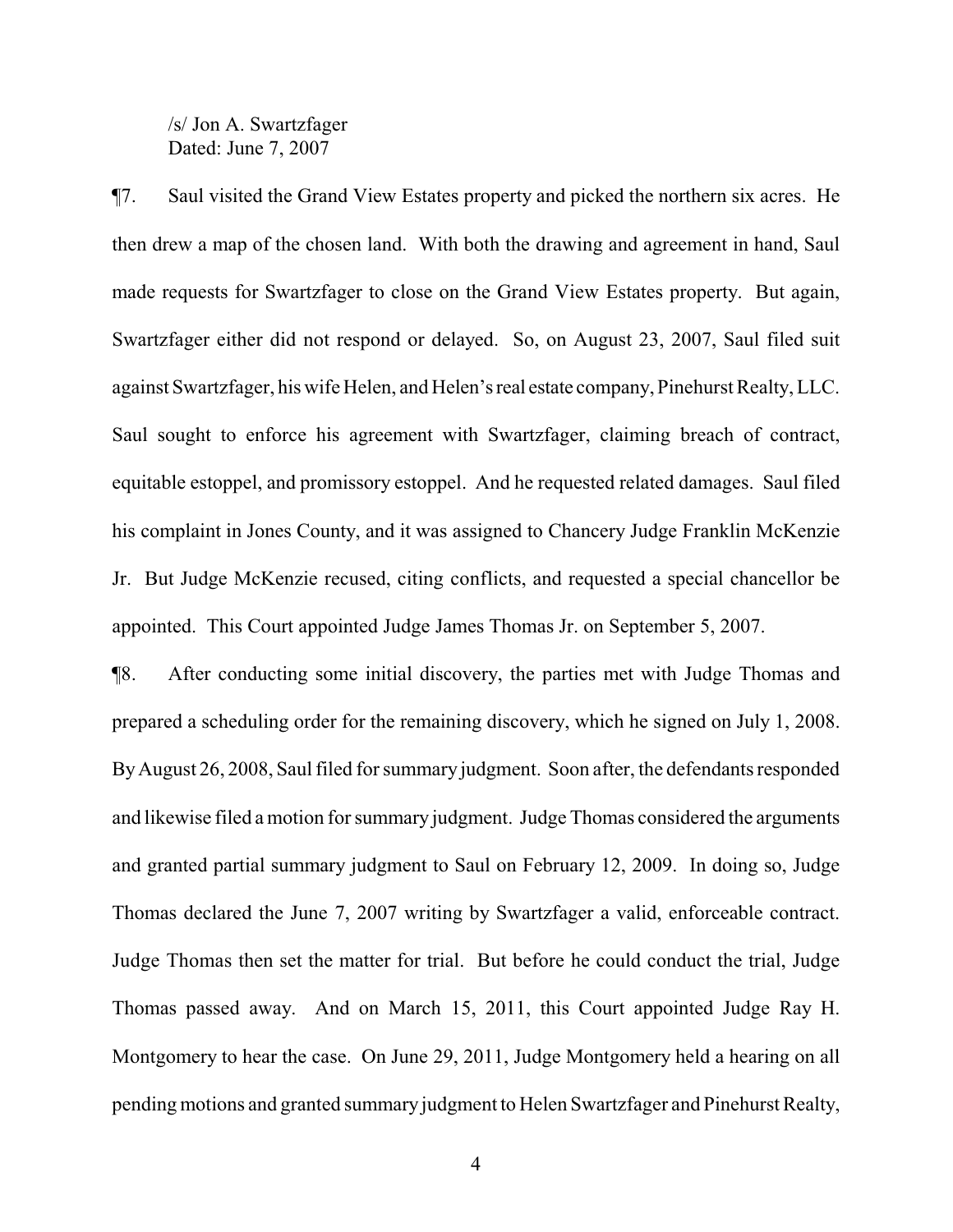LLC—dismissing all claims against them. This left only the claims against Jon Swartzfager individually.

¶9. The parties then conferenced with Judge Montgomeryand, byagreed order, thematter was set for a November 29, 2012 trial. The trial took place over November 29, 2012; January 25, 2013; and April 8, 2013. But Judge Montgomery also died before rendering a final decision. And on December 19, 2014, this Court appointed Judge Hollis McGehee to preside over the case. Judge McGehee met with the parties and, after discussion, the parties agreed that Judge McGehee should review the existing record and render a decision. The parties agreed this was a better course than conducting an entirely new trial. Judge McGehee entered an agreed order memorializing this method for handling the case.<sup>1</sup>

¶10. On May 6, 2015, Judge McGehee mailed the parties a letter opinion and decision. He asked Saul's attorney to incorporate the rulings into a final opinion and judgment. On May 21, 2015, the final memorandum and judgment was signed by Judge McGehee and acknowledged by both attorneys. Judge McGehee found Saul had given Swartzfager valuable consideration for the Grand View Estates property by relinquishing any interest in the Deerfield property. He also found Swartzfager's testimony supported this, along with his apparent authority to act on his wife's behalf. Judge McGehee held Saul had relied on Swartzfager's original and "substitute" offers and promises, resulting in the sale of his family

 $<sup>1</sup>$  The record also contains an email from Judge McGehee to the parties confirming</sup> their desire to have him review the record to reach a final disposition, rather than conduct a new trial.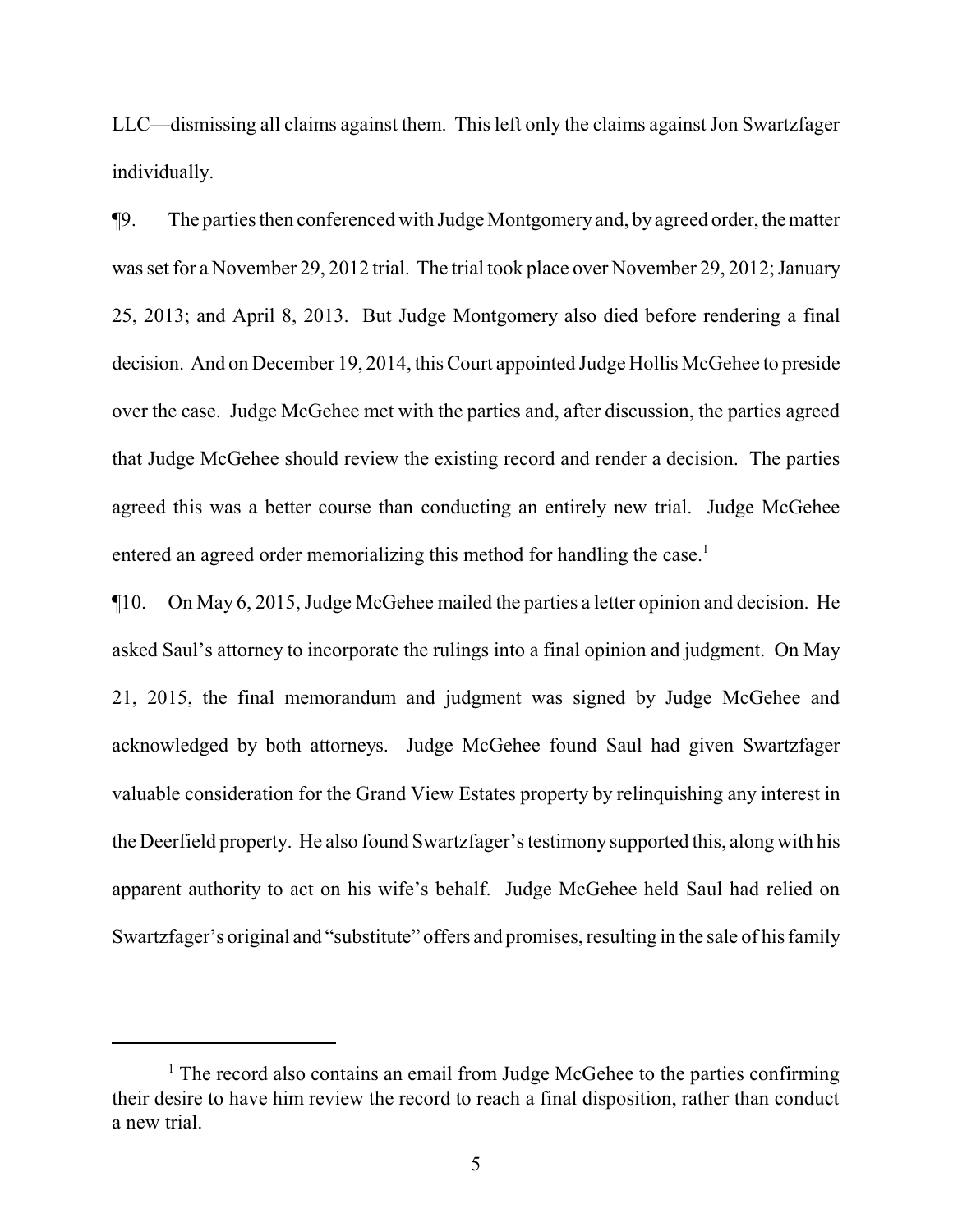home, moving his family to a mobile home, and requiring he secure storage for many of their personal belongings.

¶11. As the judge saw it, "the June 7, 2007 alternate offer was, in essence, a pay back or payment to [Saul] and his wife" for the troubles they suffered while acting "in full detrimental reliance on [Swartzfager's] unsolicited offers and promises." Judge McGehee described these representations as "[p]romises and offers which [Swartzfager] fully failed to perform on for the purpose of making a substantial profit."

¶12. Judge McGehee found the June 7, 2007 letter clearly stated Swartzfager "was giving the six acres to [Saul] and the consideration was [Saul's] foregoing his right to buy five acres of his choosing in Deerfield which facilitated the sale of the sixty three acres in Deerfield which greatly benefitted [Swartzfager]."

¶13. Based on Swartzfager's intentional breach, Judge McGehee found Saul was entitled to monetary damages—\$53,400 for breaching the contract, plus \$79,098.81 in prejudgment interest.<sup>2</sup> The chancellor also held Swartzfager liable for \$22,785 in losses and costs incurred by Saul, as a "direct and proximate result of the egregious actions and omissions by [Swartzfager]." And he awarded Saul \$50,000 for his emotional distress. All tallied, the judgment against Swartzfager totaled \$205,283.81.

¶14. Furthermore, because of Swartzfager's actions, Judge McGehee found a separate hearing on attorney's fees was necessary. Saul filed a memorandum in support of attorney's fees. But Swartzfager did not. And after an unsuccessful conference on the issue, the parties

<sup>&</sup>lt;sup>2</sup> Judge McGehee computed prejudgment interest at eight percent per annum from July 13, 2007 until May 13, 2015—or 7.8356 years.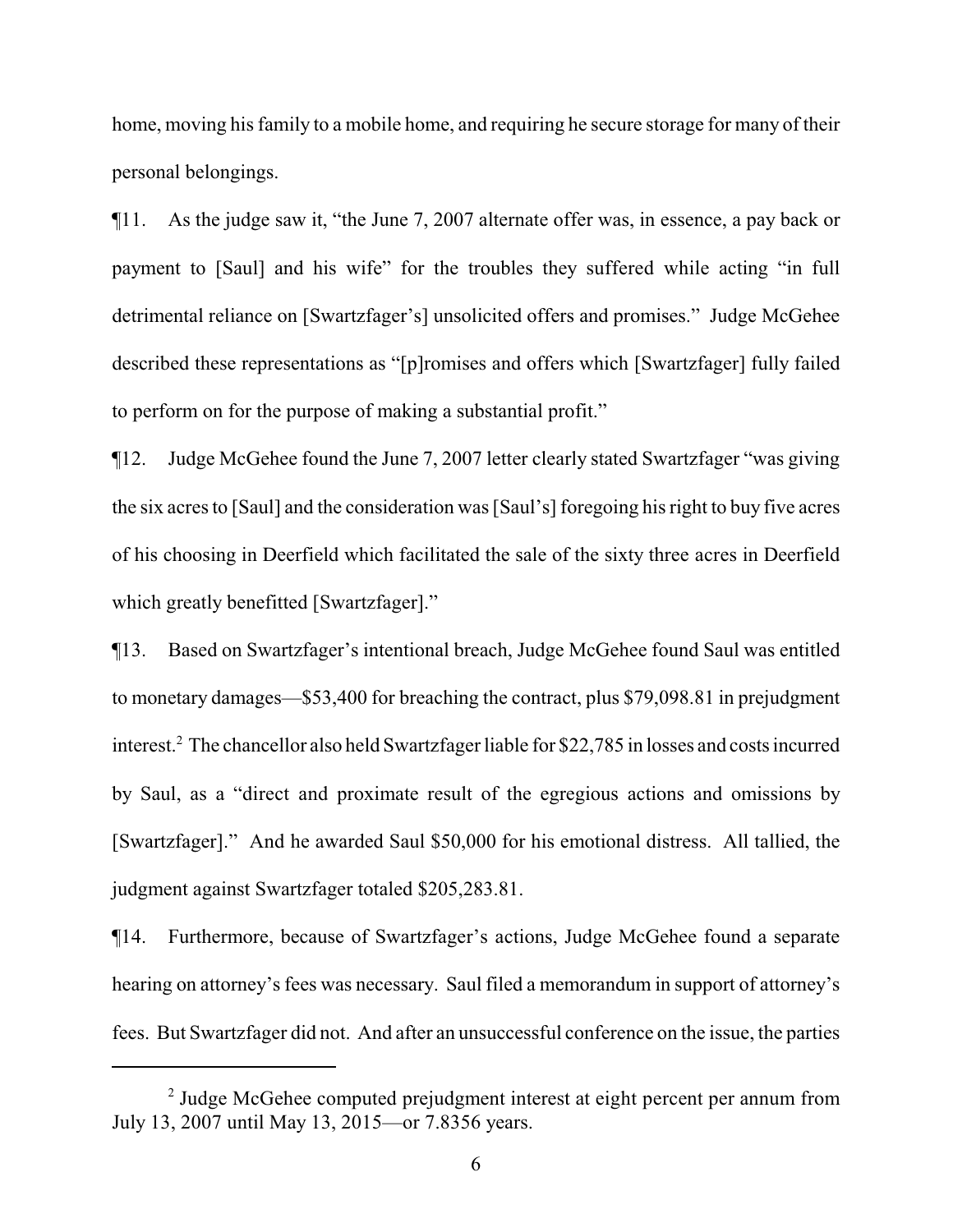filed a joint motion to determine attorney's fees. At that point, Judge McGehee ruled on the matter. Both parties acknowledged his amended memorandumopinion and judgment, which was entered on July 8, 2015. In it, he found Swartzfager's actions were so egregious and intentional that Saul was entitled to attorney's fees in the amount of \$88,362.40—raising the total judgment against Swartzfager to \$293,646.21.

 $\P$ 15. Swartzfager now appeals. He claims the chancellor erred by—(1) finding the June 7, 2007 writing a valid and enforceable contract; (2) not, alternatively, finding the June 7, 2007 writing was an undelivered promise for a gift; (3) awarding damages for emotional distress; (4) awarding attorney's fees; and (5) improperly awarding prejudgment interest.

#### **Analysis**

## *Standard of Review and Judicial Estoppel*

¶16. We will not disturb a chancellor's decision unless it was manifestly wrong, clearly erroneous, or applied the wrong legal standard. *McNeil v. Hester*, 753 So. 2d 1057, 1063 (¶ 21) (Miss. 2000) (citing *Bank of Mississippi v. Hollingsworth*, 609 So. 2d 422, 424 (Miss. 1992)). But questions of law are reviewed de novo. *Id*. (citing *Consol. Pipe & Supply Co. v. Colter*, 735 So. 2d 958, 961 (Miss. 1999)).

¶17. While these standardstypicallyapplyto a chancellor's decisions, Swartzfager suggests our review of his appeal should differ. He argues a de novo review of all issues is required because Judge McGehee based his decision on testimony from hearings before previously assigned chancellors. And he insists these chancellor's findings should be given no deference. We disagree.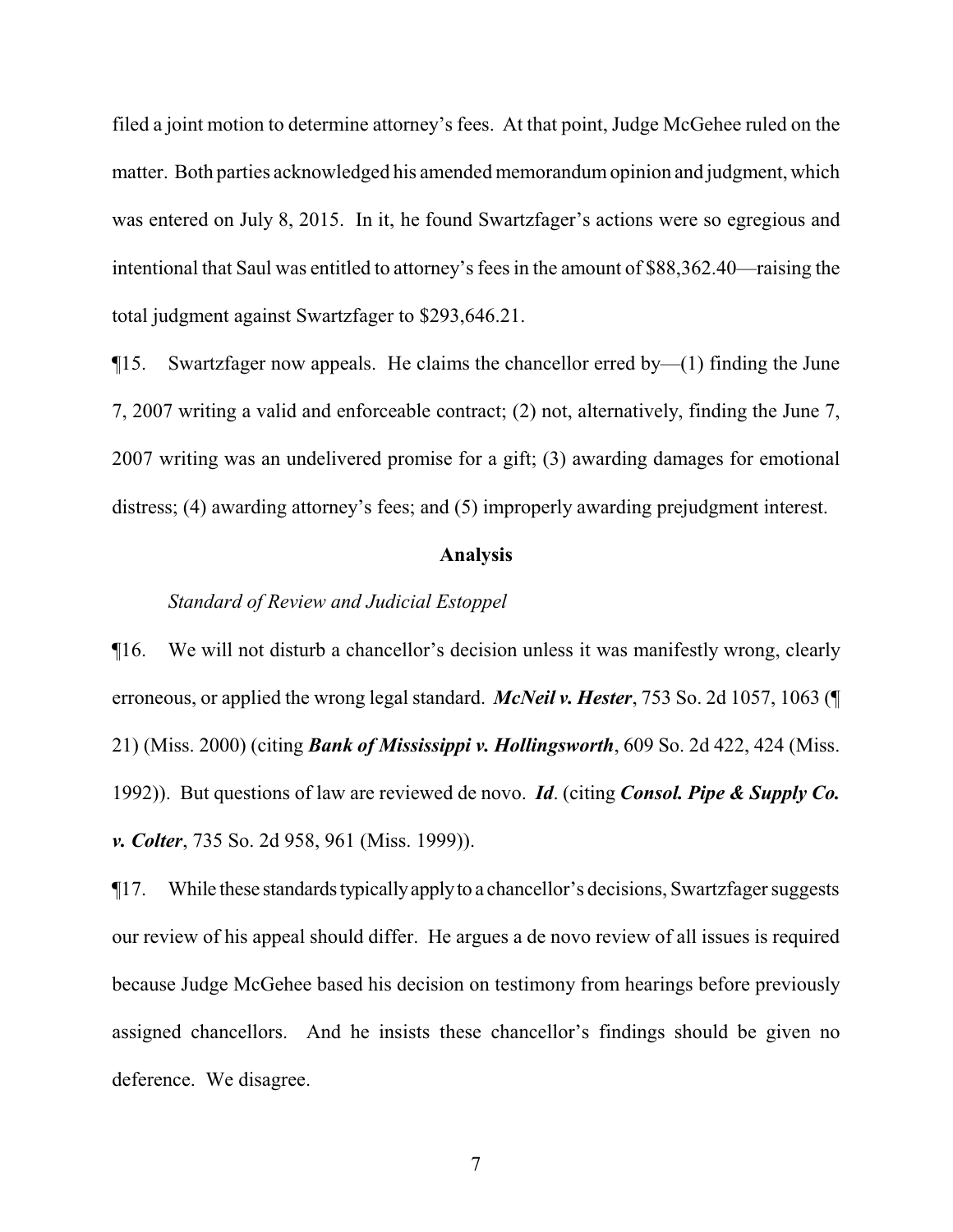¶18. We find Swartzfager is judicially estopped from taking this new approach. A litigant is "estopped from taking a subsequent position if (1) the position is inconsistent with one previouslytaken during litigation, (2) a court accepted the previous position, and (3) the party did not inadvertently take the inconsistent positions." *Clark v. Neese*, 131 So. 3d 556, 560 (¶ 16) (Miss. 2013) (citing *Kirk v. Pope*, 973 So. 2d 981, 991 (Miss. 2007) (quoting *In re Superior Crewboats, Inc.*, 374 F. 3d 330, 335 (5th Cir. 2004)). The parties and Judge McGehee specifically discussed whether to hold a new trial. And the parties agreed Judge McGehee could, and should, render a decision based on the existing record rather than hold a new trial. Indeed, the record contains Judge McGehee's email to the parties confirming this approach, along with an agreed order memorializing the agreement, signed by the chancellor and parties. So Swartzfager is estopped from now claiming that, because the final decision did not favor him, this Court should apply a de novo review.

¶19. We also find no merit to Swartzfager's argument that the chancellor's findings be given no deference because they are verbatim adoptions of Saul's proposed findings. We find that Judge McGehee made his own findings, with few exceptions, based on the record.<sup>3</sup> It is true that Judge McGehee adopted findings from the previous chancellors from prior partial summary judgment rulings, but if Swartzfager takes issue with these particular findings he should have appealed the summary judgment rulings. And the record shows Swartzfager, in many instances, either agreed or conceded to Saul's proposed findings of fact

<sup>&</sup>lt;sup>3</sup> Judge McGehee also adopted unchallenged findings from the previous chancellor's summary judgment rulings.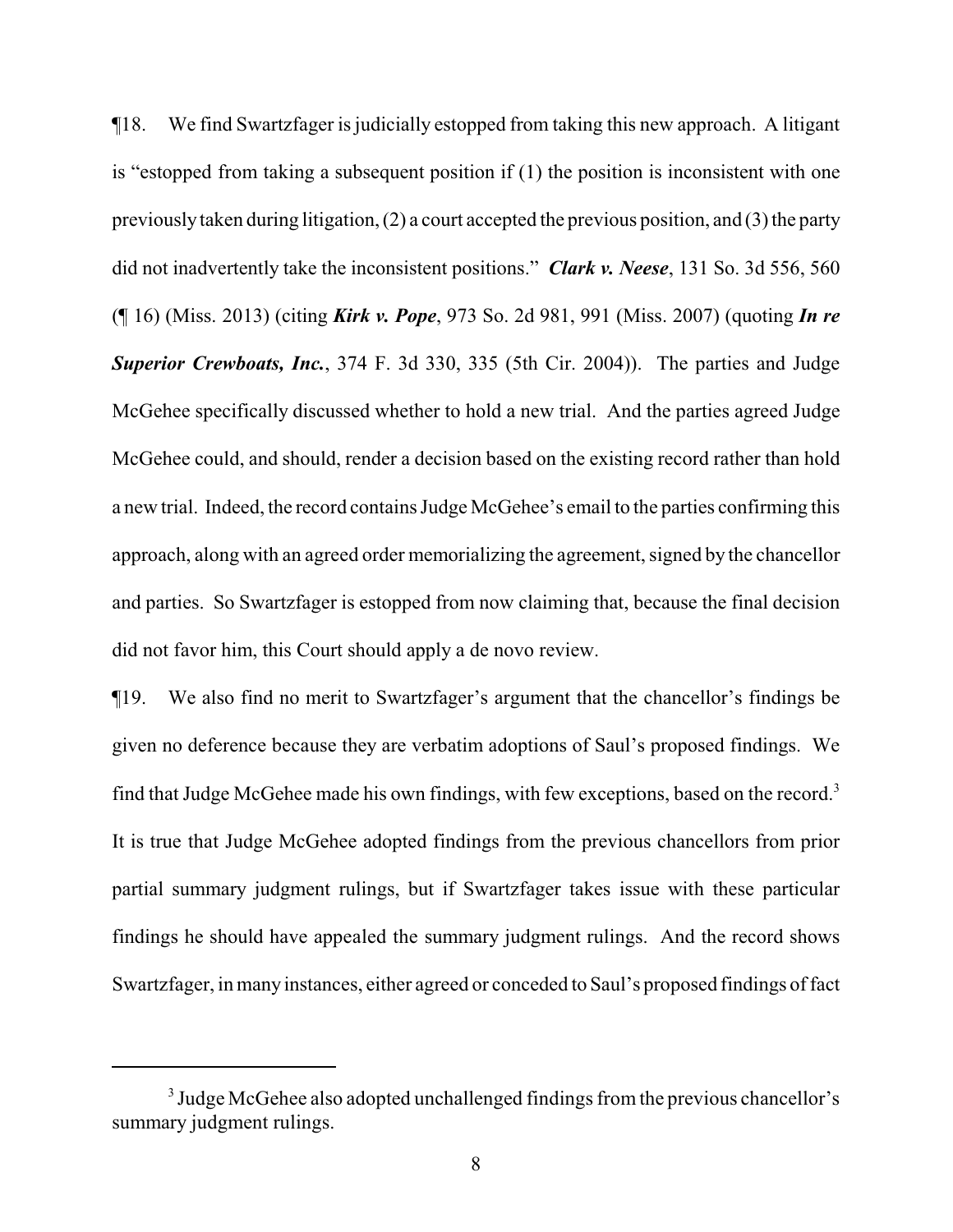and conclusions of law, or simply did not provide proposed findings or conclusions of his own. Heightened scrutiny by this Court is not required.

### **I. 2007 Writing as a Contract**

¶20. Turning to the merits, Swartzfager first attacks his written agreement. He argues the June 7, 2007 writing is defective and does not survive the Statute of Frauds as an enforceable contract. He also claims that because the contract does not describe the Grand View Estates land with sufficient specificity or include a price, it fails as a matter of law.

¶21. Mississippi's Statute of Frauds requires a contract for the sale of land to be in writing and "signed by the person to be charged therewith . . . ." Miss. Code Ann. § 15-3-1(c) (Rev. 2012). But "[t]hese written memoranda need not necessarily be embodied in one writing: there may be one or more, if they are connected by physical contact, by reference, or by necessary connection." *Fisher v. Kuhn*, 54 Miss. 480, 483 (1877) (citing *Jelks v. Barrett*, 52 Miss. 315, 322-23 (1876)). Swartzfager himself wrote and signed the June 7, 2007 letter, in which he agreed to convey to Saul six acres of the Grand View Estates property within ten days of Saul's request to close. Swartzfager then asked Saul to choose which six acres he wanted. Saul complied and requested the northern six acres of the Grand View Estates property. He also drew a map of this area. Saul then combined his drawing with Swartzfager's writing and delivered the documents to Swartzfager's office, with a request to close. Together, the June 7, 2007 writing and Saul's mapped out description—which was made at Swartzfager's request—formed an agreement for the sale of the northernmost six acres of Swartzfager's property within Grand View Estates.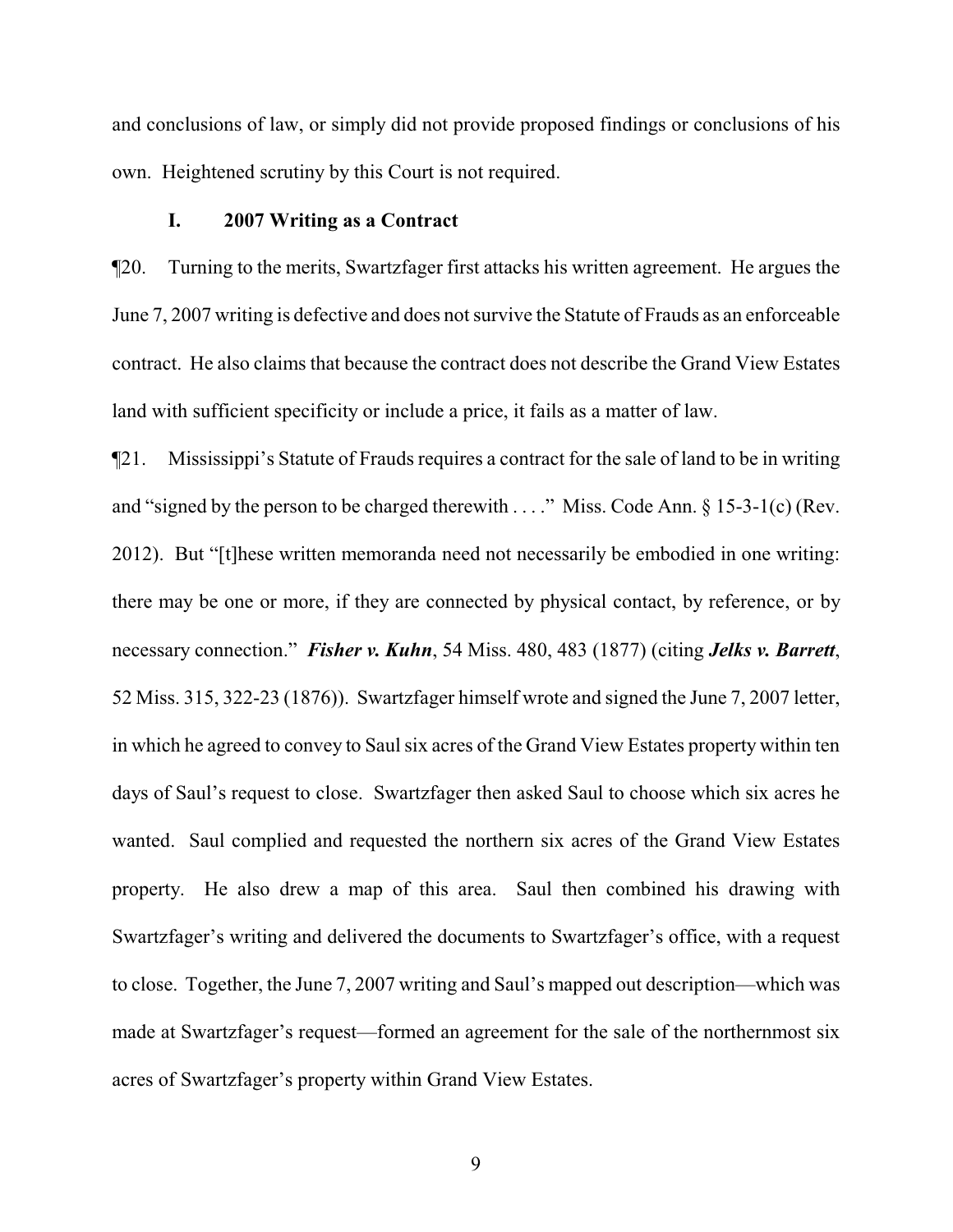### *A. Description of the Land*

¶22. Swartzfager next takes issue with the map. He argues Saul's map does not sufficiently describe the chosen property. Swartzfager is correct that "[t]he description of the land in a contract for the sale of real property is unquestionably an essential term that must be stated with specificity." *Woodruff v. Thames*, 143 So. 3d 546, 554 (¶ 19) (Miss. 2014) (citations omitted). But generally, a description is sufficient if a surveyor can locate the boundaries by following the description. *See Trotter v. Gaddis & McLaurin, Inc.*, 452 So. 2d 453, 456 (Miss. 1984); *Overby v. Cavanaugh*, 434 So. 2d 1365, 1366 (Miss. 1983). Moreover, a description may still be considered sufficient, though it contains inaccuracies, if the property could be located with some certainty. *See Stockstill v. Gammill*, 943 So. 2d 35, 41-42 (¶ 11) (Miss. 2006). Swartzfager's June 7, 2007 letter identifies the selected land as "six acres of land of the twelve acres belonging to me in the Grandview subdivision on the Sharon Moss Road in the Second Judicial District of Jones County, Mississippi." He identified half of a twelve-acre parcel, within a specific subdivision, in a specific judicial district of Jones County. Swartzfager then asked Saul to pick which half of the twelve-acre parcel he wanted, which Saul did. Saul mapped the northern half along the adjacent neighbor's property line. He also included several roads and noticeable boundaries, as well at the map's orientation. Swartzfager had no misunderstanding about the chosen land. And this description is more than sufficient for a surveyor to locate the property's boundaries. Thus, the chancellor did not err in finding the land was sufficiently described.

*B. Price of the Land*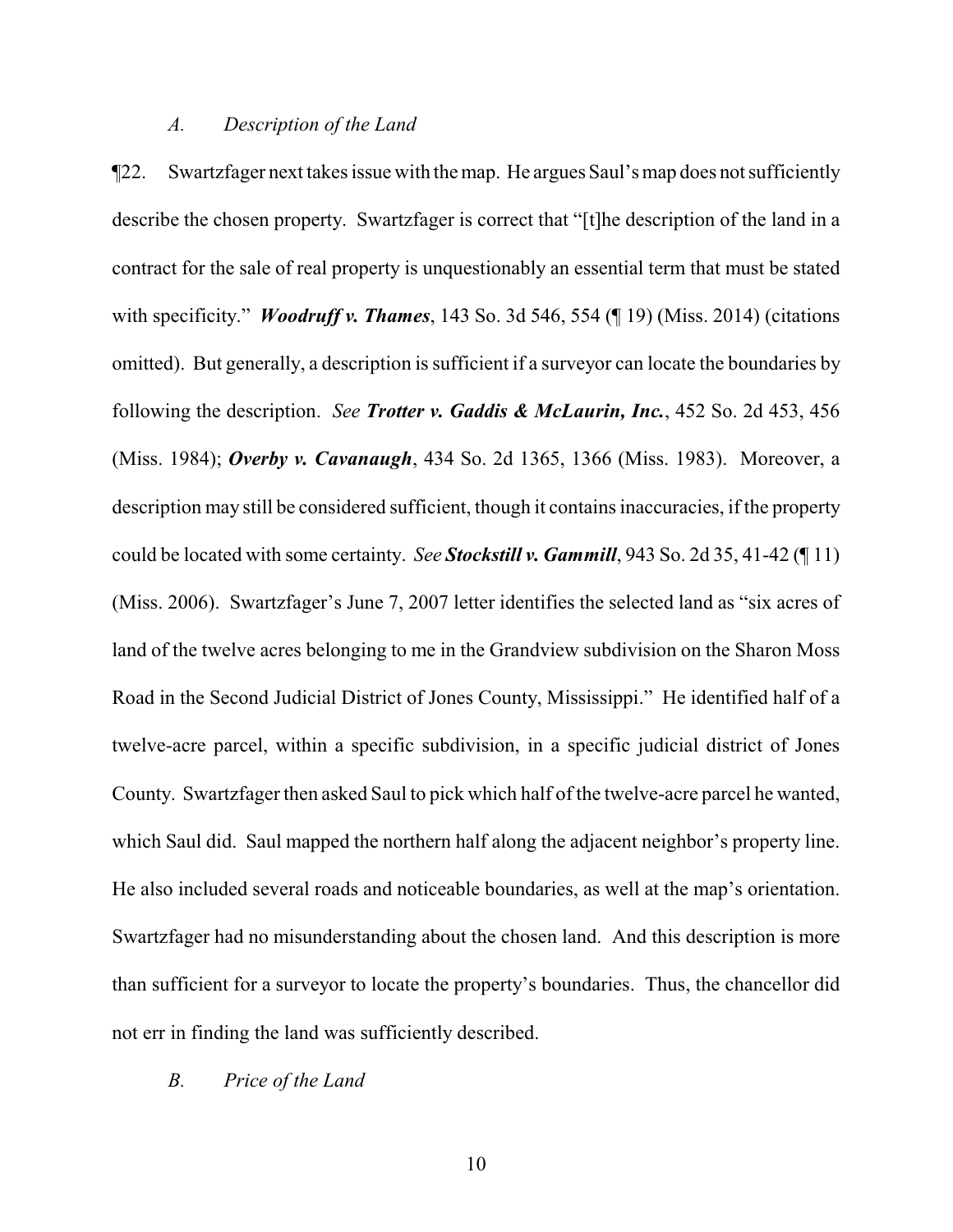¶23. Swartzfager also insists his writing failed for not including a purchase price. He relies heavily on *Duke v. Whatley*, arguing the failure to include a price is a fatal defect which renders the June 7, 2007 writing an indication of intent rather than a contract. *Duke v. Whatley*, 580 So. 2d 1267, 1273-74 (Miss. 1991) (collecting authorities). We note, however, that *Duke* and the other cases cited by Swartzfager largely concern contracts to enter a later contract, or agreements for future agreements—something we do not face here. By Swartzfager's own written words, he had "received good and valuable consideration" and would transfer the property to Saul within a specified time, upon request. Swartzfager expressed, in writing, that consideration had already been exchanged. He likewise expressed in writing his readiness to convey the six acres. Therefore, Swartzfager's June 7, 2007 writing did not fail to include a price *to be paid*. It just did not include the price *already paid*—and that is where the ambiguity lies. And where contracts "evade clarity as to the parties' intent, the court should consider extrinsic or parol evidence." *Facilities, Inc. v. Rogers-Usry Chevrolet, Inc.*, 908 So. 2d 107, 112 (Miss. 2005) (citations omitted).

¶24. Judge McGehee recognized this maxim and considered Swartzfager's own testimony and statements, along with Saul's.<sup>4</sup> And he found that Swartzfager agreed he was going to convey the six acres in Grand View Estates to Saul in exchange for Saul's consent to the sale of the entire Deerfield property to Bill Jenkins. Swartzfager only began to back out from this agreement when Saul "picked property he shouldn't have" and heard rumors Saul was going

<sup>&</sup>lt;sup>4</sup> Judge Thomas granted partial summary judgment in favor of Saul, finding that the June 7, 2007 writing was a contract.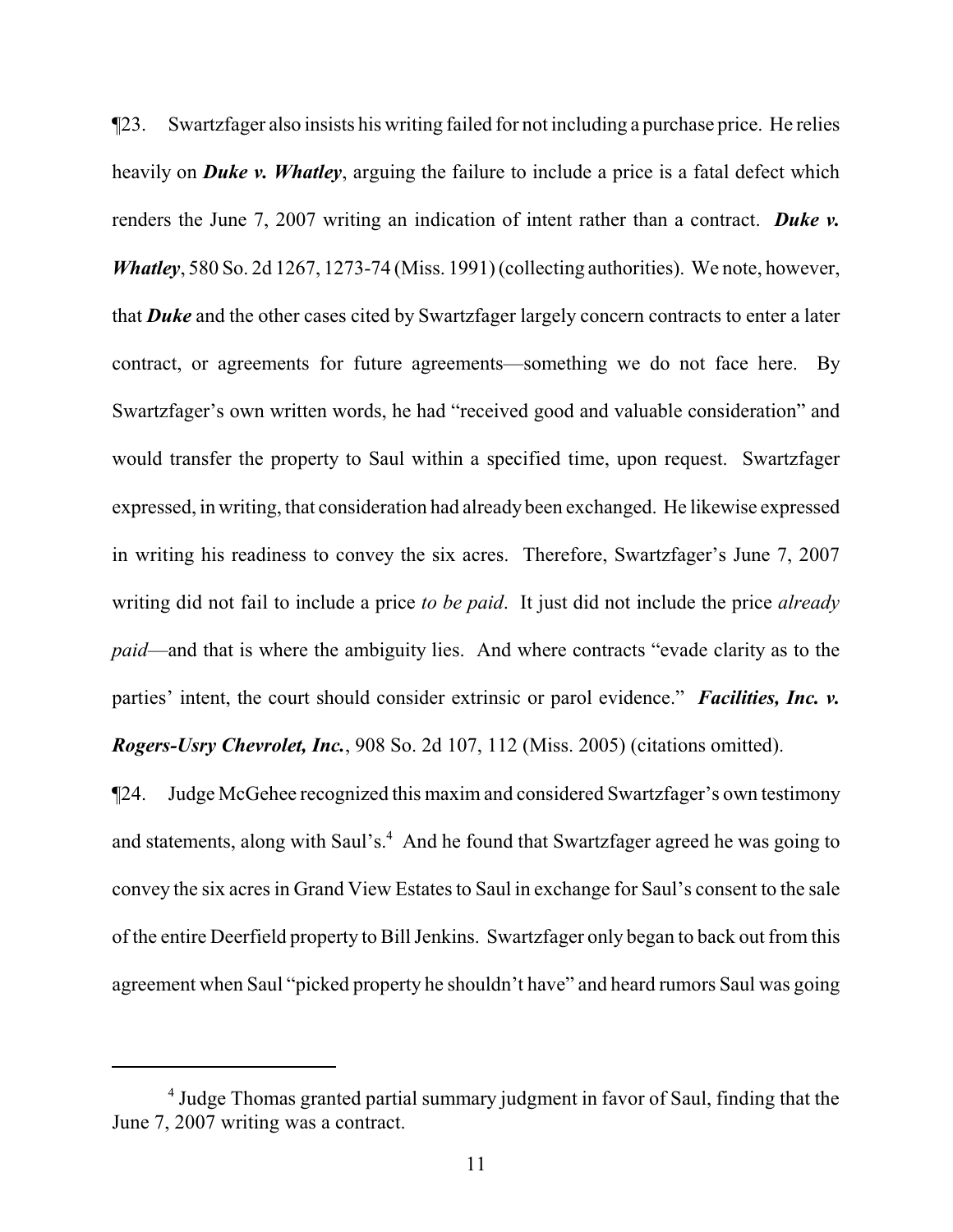to flip the property. <sup>5</sup> But Judge McGehee did not find any such limitations or restrictions in the June 7, 2007 agreement. And Swartzfager's own testimony established he had agreed that in exchange for Saul's consent to the Deerfield sale, he would transfer six acres of Saul's choosing to him. We find the record supports the trial court's finding that consideration had already changed hands—specifically Saul's forbearance of any claim to the Deerfield property.

## *C. Contract Ambiguities and Vagaries*

¶25. A consistent rule of contract construction is that "when the terms of a contract are vague or ambiguous, they are always construed more strongly against the party preparing it." *Stampley v. Gilbert*, 332 So. 2d 61, 63 (Miss. 1976) (citing *Globe Music Corp. v. Johnson*, 226 Miss. 329, 84 So. 2d 509 (1956), and *Love Petroleum Co. v. Atlantic Oil Producing Co.*, 169 Miss. 259, 152 So. 829 (1934)). Here, Swartzfager proposed and drafted the agreement. He is an attorney, knowledgeable of the Statute of Frauds, who held a superior position to Saul in terms of legal expertise and experience. We find the chancellor did not err in holding ambiguities or vagaries against Swartzfager as drafter. Nor was the chancellor wrong to find the June 7, 2007 writing a valid, enforceable contract.

## *D. Equitable Estoppel*

¶26. Still, even if we disagreed with the finding that a contract existed, Saul alternatively pled equitable estoppel. And the chancellor found that Saul did, in fact, detrimentally rely on Swartzfager's representations. So Swartzfager is estopped from denying the land deal.

<sup>&</sup>lt;sup>5</sup> Swartzfager's testimony is the only source, in the record, of the claim that Saul intended to "flip" the property.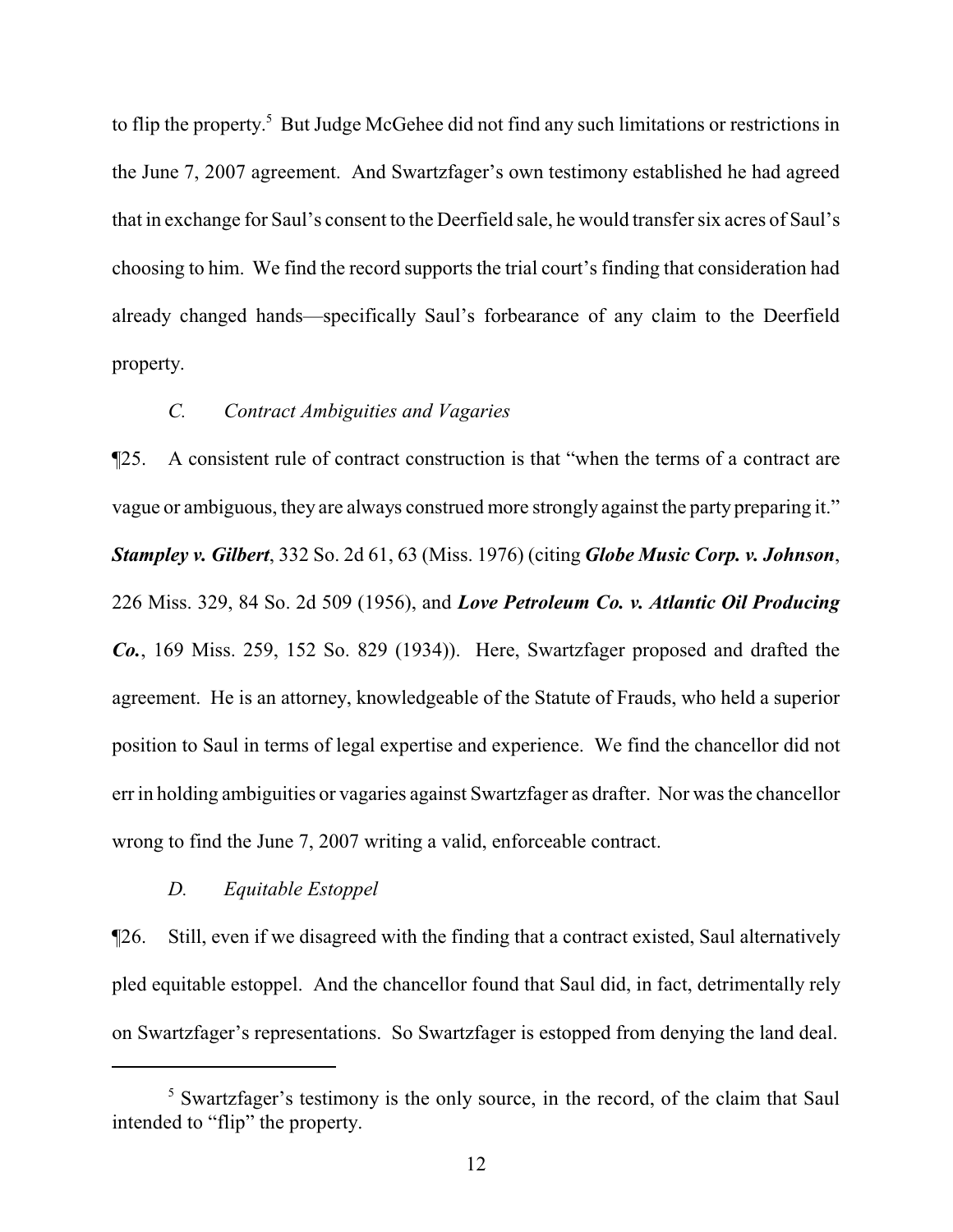¶27. Equitable estoppel prevents a party from denying any material fact, induced by his or her words or conduct, upon which another person relied and changed his or her position and would suffer injury if the denial or contrary assertion was allowed. *See Koval v. Koval*, 576 So. 2d 134, 137 (Miss. 1991). The doctrine is based on "public policy, fair dealing, good faith and justice[.]" *Id*. (citations omitted). It is premised on "the belief that a person should do what he says he will do in situations where another party is injured by reliance on the first party's representations." *Id*. at 138. And its aim is to "forbid one to speak against his own act, representations, or commitments to the injury of one to whom they were directed and who reasonably relied thereon." *Id*. at 137 (citations omitted).

¶28. To prove equitable estoppel, a party must show he or she has changed position, to his or her detriment, in reliance upon the conduct of another. *PMZ Oil v. Lucroy*, 449 So. 2d 201, 206 (Miss. 1984) (citing *Birmingham v. Conger*, 222 So. 2d 388, 392-93 (Miss.1969); *Ivy v. Grenada Bank*, 401 So. 2d 1302, 1303 (Miss.1981); and *Thomas v. Bailey*, 375 So. 2d 1049, 1052 (Miss.1979)). It requires we consider whether "it would be substantially unfair to allow a person to deny what he has previously induced another to believe and take action on." *Id*.

¶29. Judge McGehee found Saul had detrimentally relied on Swartzfager's promises about both the Deerfield and Grand View Estates properties—"Promises and offers which [Swartzfager] fully failed to perform on for the sole purpose of making a substantial personal profit." As Judge McGehee saw it, Swartzfager acted "with total disregard for the welfare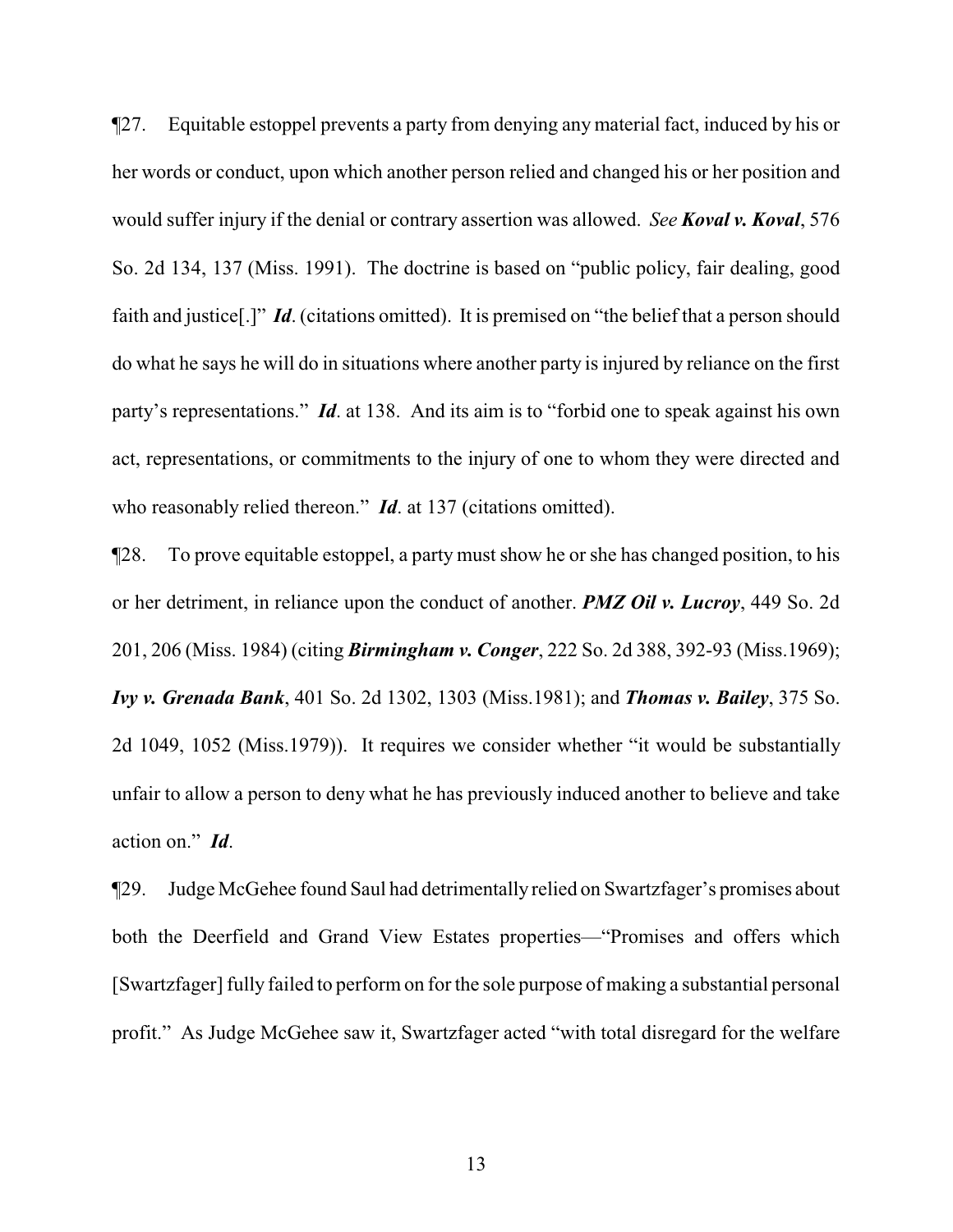of [Saul and his wife]." And "their entire lives" were "disrupted" by "[Swartzfager's] unsolicited offers and promises." Our review shows the chancellor's findings are supported. ¶30. Saul detrimentally relied on Swartzfager's inducements—most notably selling his home. Furthermore, Swartzfager was able to negotiate his deal with Bill Jenkins, without interference or objection from Saul, only because he represented to Saul that, in exchange for his approval, Swartzfager would convey to him the Grand View Estates property. And Saul relied on these representations, acting unquestionably to his detriment. Thus, Swartzfager should not reap "the benefits of a contract while simultaneously trying to avoid its burdens." *Cmty. Bank of Miss. v. Stuckey*, 52 So. 2d 1179, 1183 (¶ 25) (Miss. 2010) (citations omitted). So, even if there was no enforceable contract, Swartzfager is estopped from denying the Grand View Estates deal he struck with Saul.

### **II. 2007 Writing as a Promise**

¶31. Swartzfager also tries to shirk his deal with Saul by characterizing the June 7, 2007 writing as an inter vivos gift—a gift he never delivered. Swartzfager suggests that, because there was no written agreement between himself and Saul for the Deerfield property, Saul could not legally forbear any rights as consideration for the June 7, 2007 contract.

¶32. Generally, forbearance to assert a claim that is unenforceable at law or equity is not sufficient consideration. *Stanley v. Sumrall*, 167 Miss. 714, 147 So. 786, 788 (1933) (collecting authorities). This rule however is not absolute, since ". . . forbearance to assert a claimwhich might reasonably be doubtful is sufficient consideration to support a promise." *Id*.

14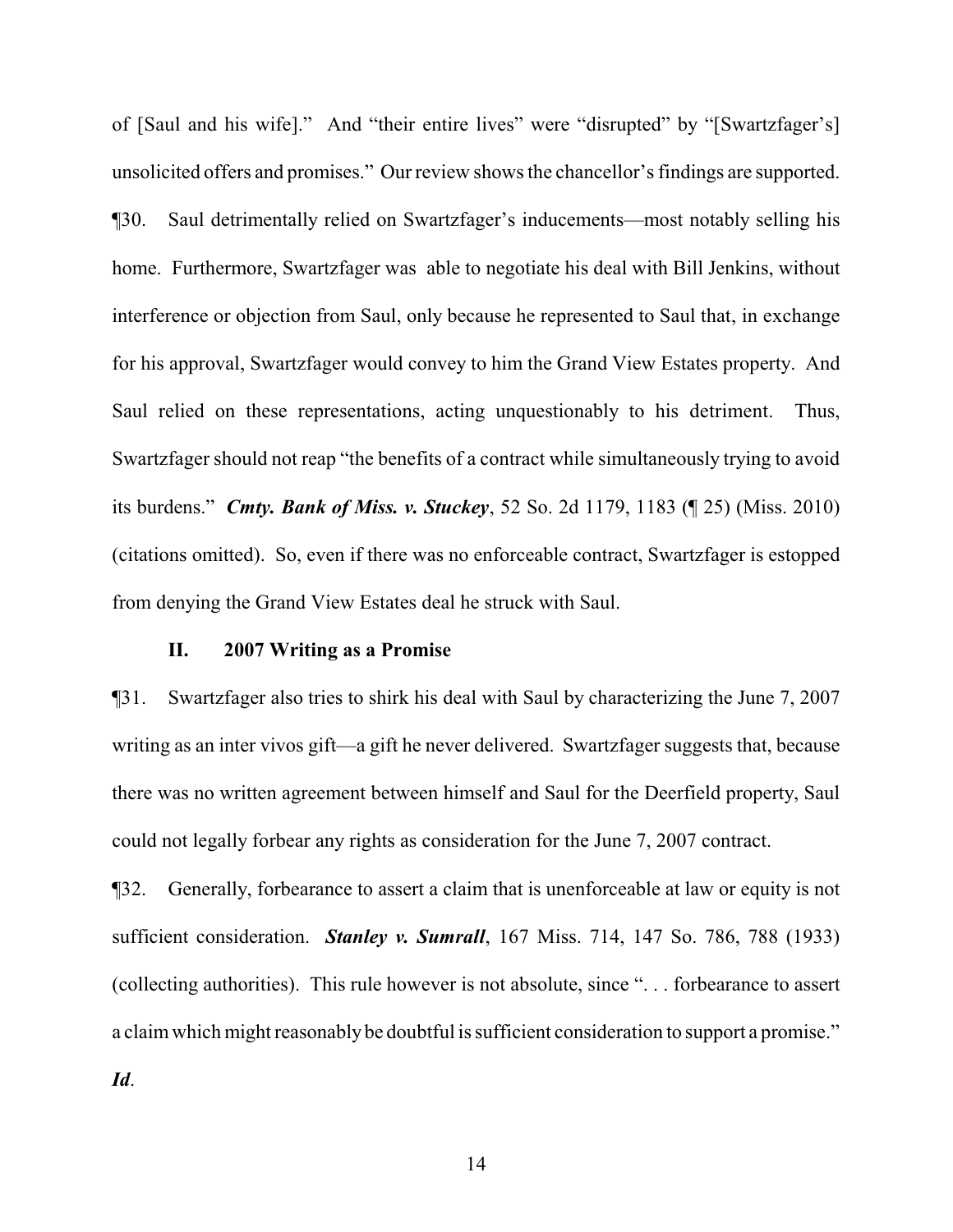¶33. Swartzfager is correct that there was no written agreement between himself and Saul for the Deerfield property. And the Statute of Frauds requires a written contract for land. *See Milam v. Paxton*, 160 Miss. 562, 134 So. 171, 172 (1931) (a claim for specific performance to convey land requires a written contract). Again, however, Swartzfager is equitably estopped from denying his later Grand View Estates deal with Saul. Equitable estoppel "is a well-established exception to our statute of frauds." *PMZ Oil Co.*, 449 So. 2d at 206. Furthermore, the Statute of Frauds does not bar enforcement "of that to which a party has agreed." *Id*. (citing *Martin v. Franklin*, 245 So. 2d 602 (Miss. 1971), and *Sanders v. Dantzler*, 375 So. 2d 774, 776-77 (Miss. 1979)). While Saul could not prosecute a claim, successfully, for specific performance, there are other potential remedies that he could forbear as consideration. *See Powell v. Campbell*, 912 So. 2d 978 (Miss. 2005); *C. E. Frazier Constr. Co., Inc. v. Campbell Roofing & Metal Works, Inc.*, 373 So. 2d 1036 (Miss. 1979). For example, like equitable estoppel, this Court stated in *Frazier* that promissory estoppel "may arise from the making of a promise, even though without consideration, if it was intended that the promise should be relied upon and in fact it was relied upon, and if a refusal to enforce it would be virtually to sanction the perpetuation of fraud or would result in other injustice." *Frazier*, 373 So. 2d at 1038 (quoting 28 Am. Jur. 2d *Estoppel and Waiver*, § 48 (1966)).

¶34. So we find Swartzfager's argument really holds no water. Saul could have asserted equity rights, certainly more than a mere "dispute or controversy" between himself and Swartzfager over the Deerfield property. *See Gunning v. Royal*, 59 Miss. 45, 46 (1881).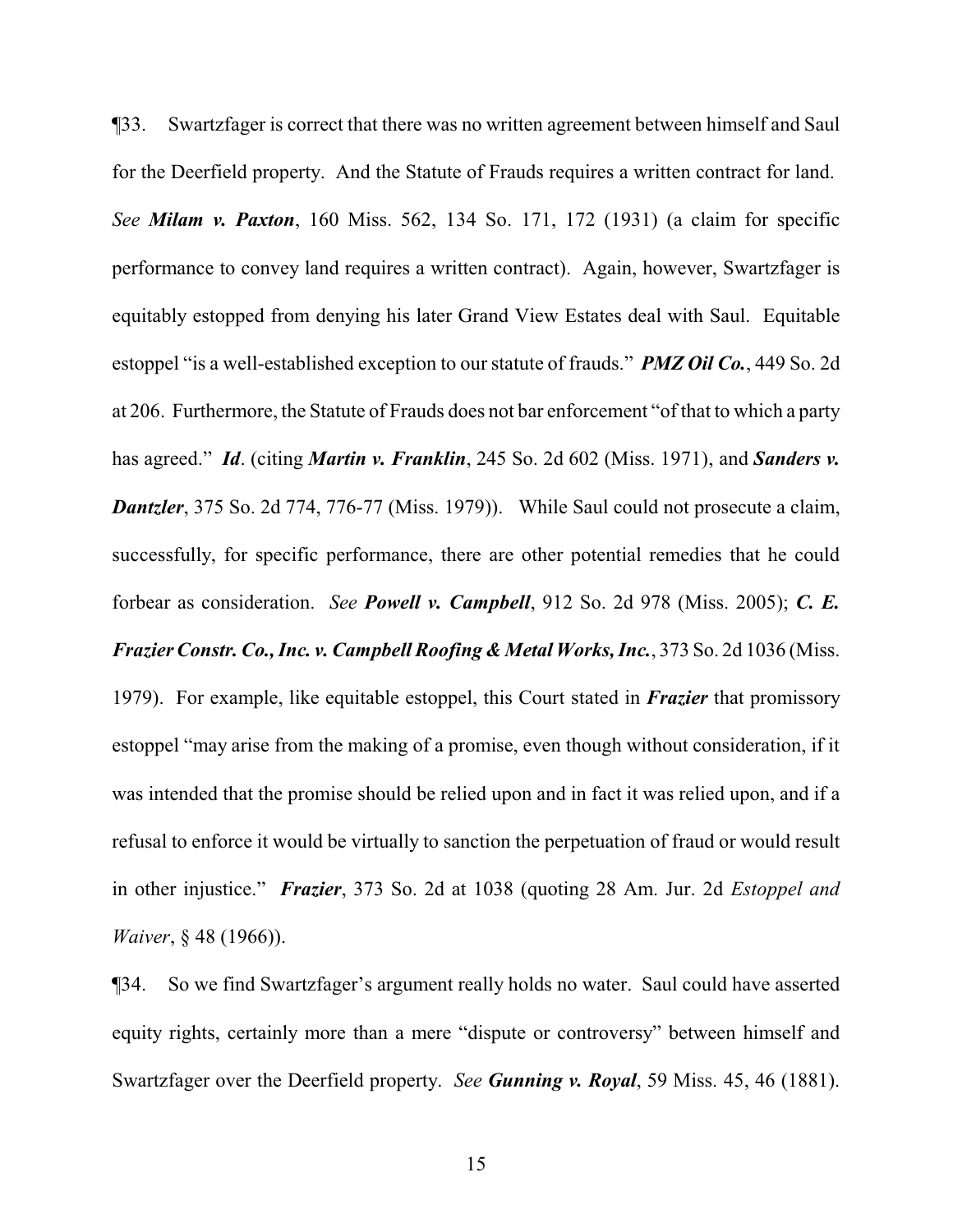And the fact that Saul forbore any claim or suit, regardless of its likelihood of success, to the Deerfield land is sufficient consideration for the June 7, 2007 writing concerning the Grand View Estates property. Second, Swartzfager's own hand-picked wording in the June 7, 2007 writing acknowledges that "[t]his contract is made *after I have received good and valuable consideration* . . . ." (emphasis added). Thus, Swartzfager's own written words express his then-held view that the consideration was both already received and valuable. For these reasons, we find the chancellor did not err by rejecting Swartzfager's notion that the June 7, 2007 writing was merely an undelivered gift inter vivos. And again, even if the chancellor had erred in this view, at a minimum Saul proved his alternative claim of equitable estoppel.

### **III. Emotional Distress**

¶35. Swartzfager next contends the chancellor wrongly awarded damages for intentional or negligent infliction of emotional distress. He asserts Saul did not make a prima facie case for either claim. But the chancellor disagreed, and so do we.

¶36. Judge McGehee specifically found Swartzfager's intentional actions surrounding the agreement caused Saul significant emotional distress. There is no indication that damages were awarded for negligent infliction of emotional distress, so we need not address that argument. We limit our discussion to intentional infliction of emotional distress.

¶37. Typically, to support a claim for intentional infliction of emotional distress, a "defendant's conduct must be 'wanton and wilful.'" *Speed v. Scott*, 787 So. 2d 626, 630 (¶ 17) (Miss. 2001) (quoting *Leaf River Forest Prods., Inc. v. Ferguson*, 662 So. 2d 648, 659 (Miss. 1995)). It must be the type of conduct that "'would evoke outrage or revulsion'" *Id*.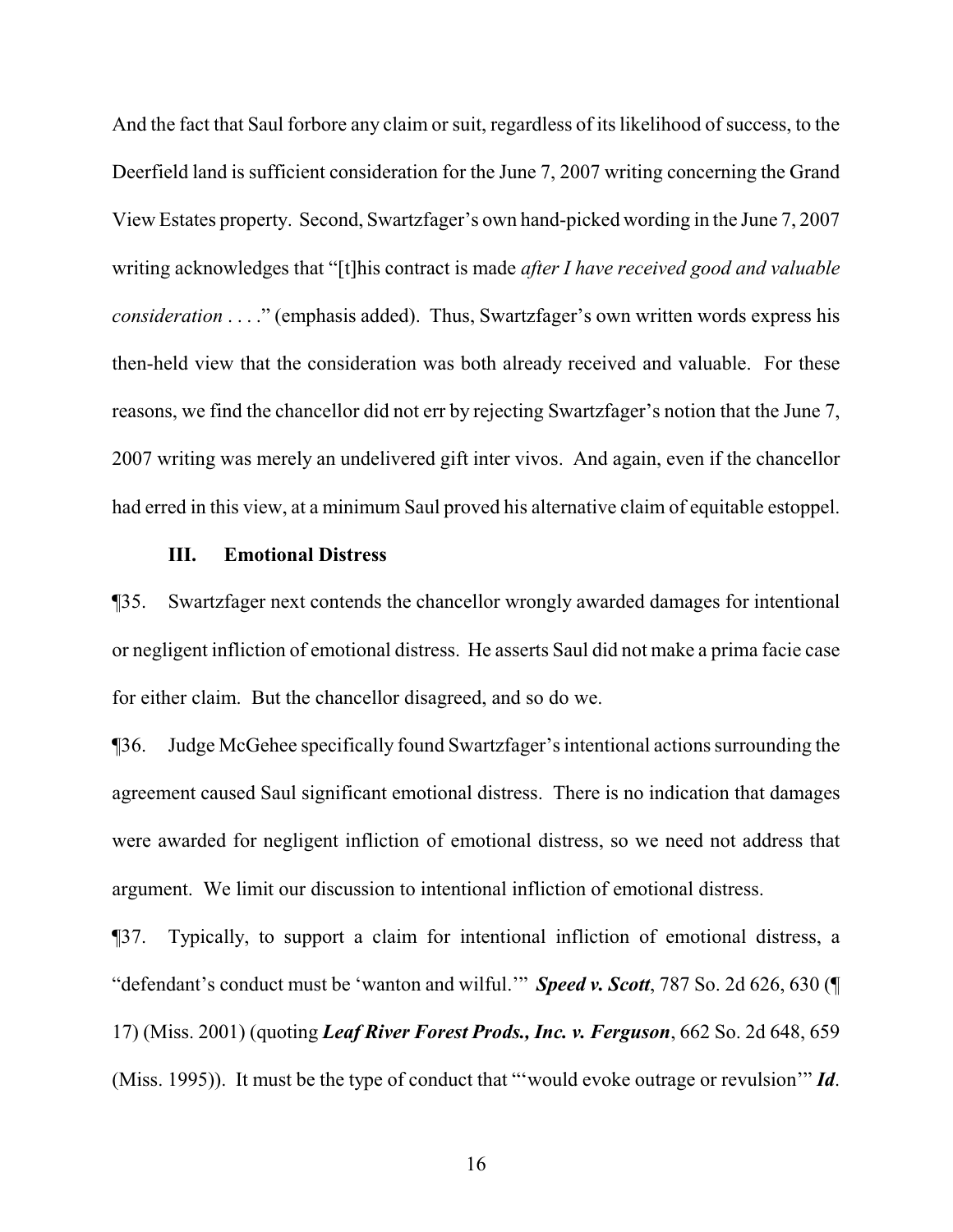The acts must be "'so outrageous in character, and so extreme in degree, as to go beyond all possible bounds of decency, and to be regarded as atrocious, and utterly intolerable in a civilized community.'" *Id*. at (¶ 18) (quoting *Pegues v. Emerson Elec. Co.*, 913 F. Supp. 976, 982 (N.D. Miss. 1996) (citations omitted)). This no doubt is a high bar, but as Saul also notes, this Court apparently has "moved away from this requirement" for breach of contract claims. *See Univ. of S. Miss. v. Williams*, 891 So. 2d 160, 172 (¶ 30) (Miss. 2004) (citations omitted).

¶38. When the claim is based on a contract, a plaintiff must show that (1) the emotional distress was a foreseeable consequence of the particular breach-of-contract and (2) that he or she actually suffered emotional distress; plaintiffs need not prove any physical manifestation. *Id*. at 172-73 (¶ 31). However, the plaintiff must show specific suffering during a specific time frame; generalizations are not sufficient. *Id*.

¶39. Saul testified that during the six to seven months following the collapse of his dealings with Swartzfager, both he and his wife were on "an emotional roller coaster." Saul felt betrayed, helpless, angry, and disappointed. He testified about the significant stress his family endured by moving from a house to a much smaller mobile home.<sup>6</sup> These events certainly would cause a reasonable person great distress. Still, even if Saul's suffering and the disruption of his family's life are categorized as mere discomfort, "testimony concerning 'discomforts' . . . take[s] on a different importance when viewed in light of the event which

 $6$  Saul also testified that during this time he was diagnosed with cancer, and his wife was diagnosed a few years later, and that fighting cancer was more difficult and stressful while they lived in the mobile home and had their belongings in storage.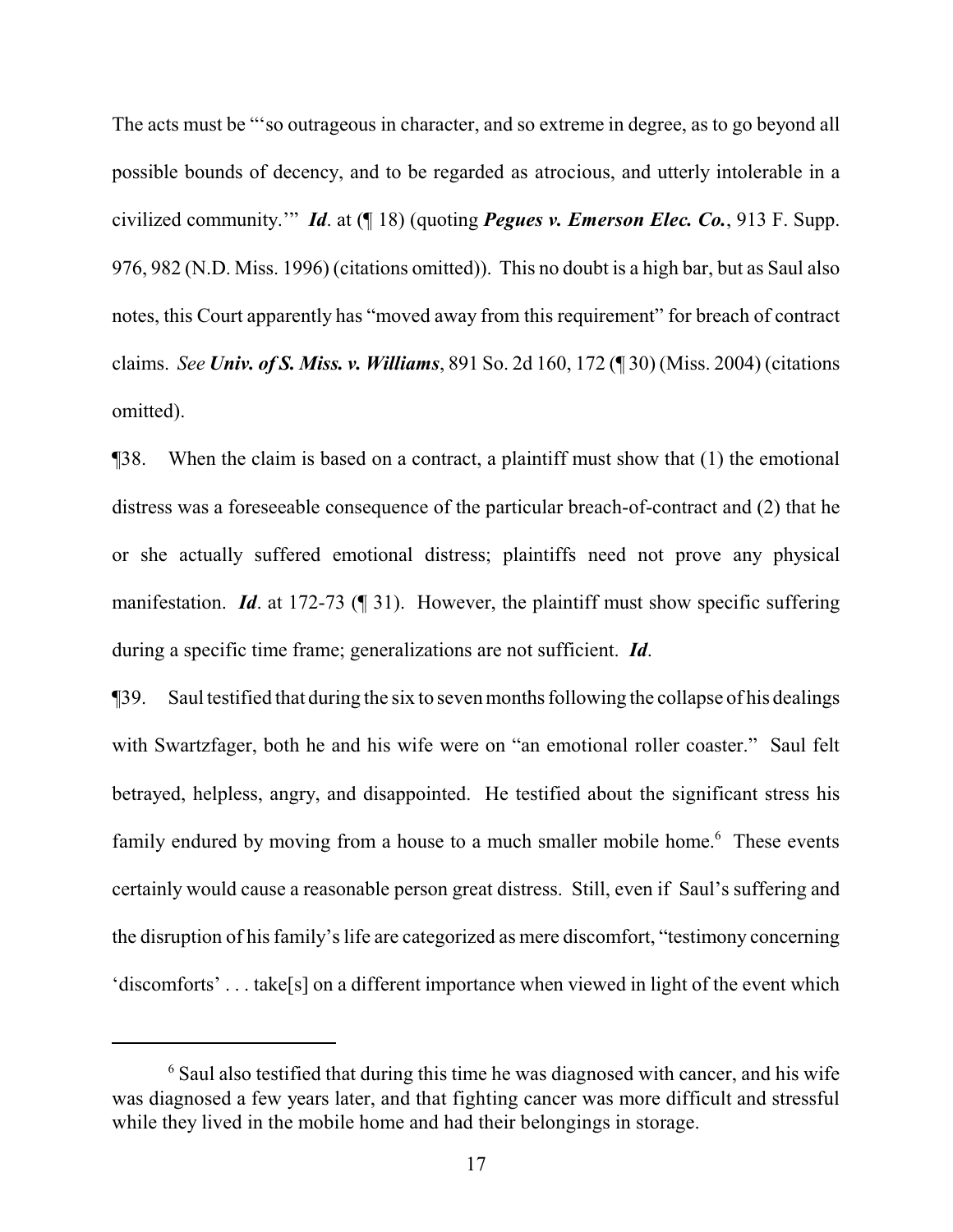engendered the mental anguish." *Id*. at 173 (¶ 32) (citing *Whitten v. Cox*, 799 So. 2d 1, 10-11 (Miss. 2000)). And here, the chancellor described the events, particularly Swartzfager's conduct, as "self-serving greed from start to finish"—something akin to "a portrait of egregious behavior." He found Swartzfager's acts "were clearly and intentionally made in self-serving bad faith . . . with total disregard for the welfare of Sonny and Gail." ¶40. We find support for the chancellor's finding that Swartzfager's behavior was repetitive and egregious, resulting in the disruption of Saul's and his wife's lives, with the sole result being Swartzfager's financial benefit. Saul's emotional distress clearly was a foreseeable result of Swartzfager repeatedly breaking his promises. And under our deferential review, regardless of whether Saul's emotional-distress claimis considered in the contractual context or in the traditional sense, nothing in the record suggests the chancellor erred by finding Swartzfager's intentional and egregious acts caused Saul emotional distress. We thus find the award is factually supported.

### **IV. Attorney's Fees**

¶41. Swartzfager further complains the chancellor incorrectly awarded attorney's fees to Saul. He argues that, absent statutory or contractual authority, attorney's fees are warranted only where punitive damages also are proper. *See Miss. Power & Light Co. v. Cook*, 832 So. 2d 474, 486 (¶ 40) (Miss. 2002) (citing *Aetna Cas. & Sur. Co. v. Steele*, 373 So. 2d 797, 801 (Miss. 1979); *Smith v. Dorsey*, 599 So. 2d 529, 549-50 (Miss. 1992); *Defenbaugh & Co. of Leland v. Rogers*, 543 So. 2d 1164, 1167 (Miss. 1989); and *Tideway Oil Programs, Inc.,*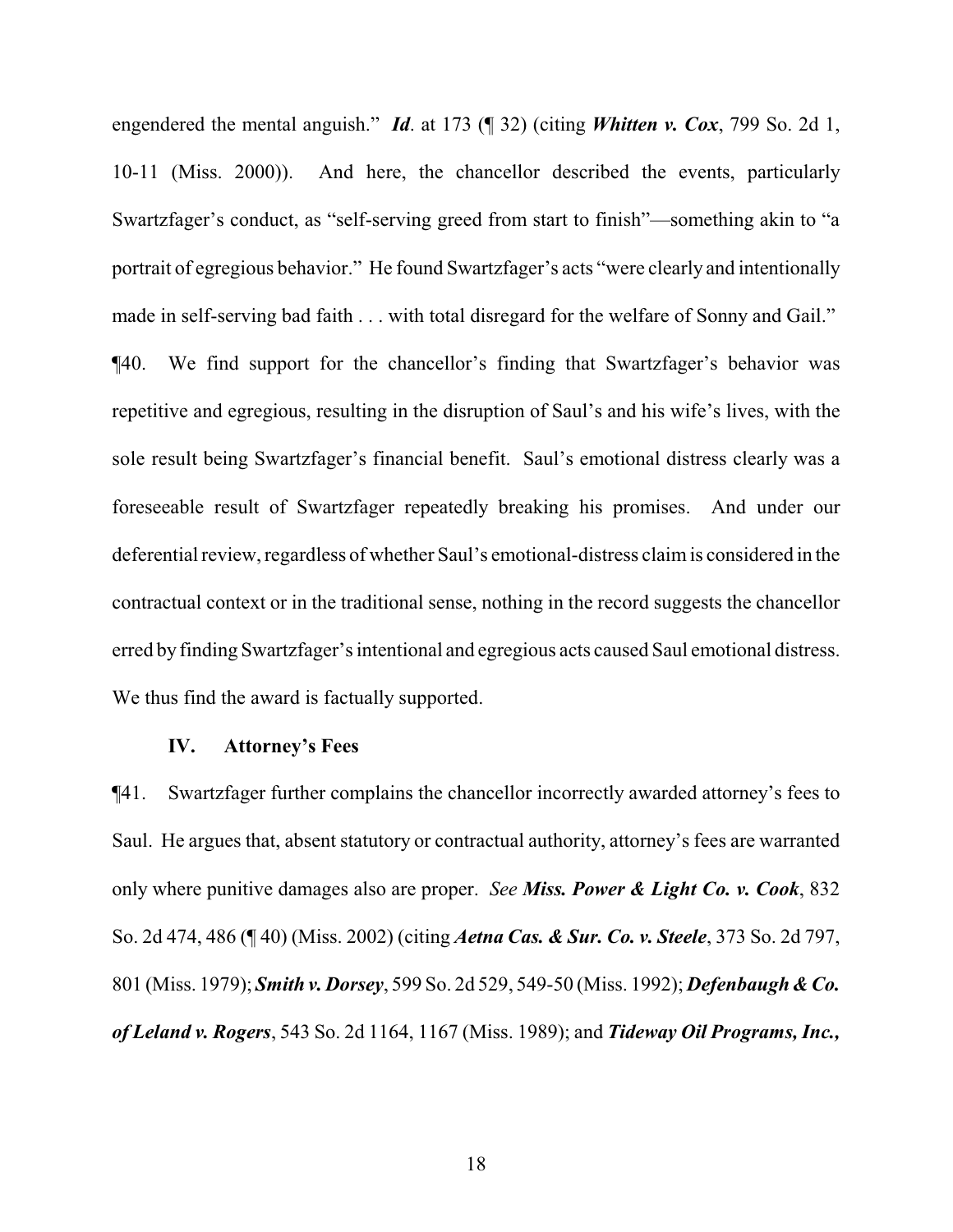*v. Serio*, 431 So. 2d 454, 456 (Miss. 1983)). He insists that, because punitive damages were not awarded, the chancellor erred in awarding attorney's fees.

¶42. Judge McGehee told the parties he would hold a separate hearing on attorney's fees. And he asked each party to submit briefs. Saul briefed the court on the issue, but Swartzfager did not. With his brief, Saul provided affidavits from attorneys, describing the forty-percent contingency fee charged by Saul's attorney as fair and reasonable for the work performed. And to support the nature of his attorney's legal work, Saul attached time sheets, depicting the various tasks performed. The detailed work records listed the dates and tasks provided byeach attorney, including the hours worked and each attorney's usual billable rate. Swartzfager, by comparison, opted not to pursue a separate hearing on attorney's fees. Nor did he provide a brief or memorandum contesting the fees. Instead, he agreed to a joint motion, with Saul, for a ruling on the matter—effectively waiving the separate hearing. So, at no point did Swartzfager seriously challenge the issue of attorney's fees or contest Saul's submissions.

¶43. This Court has held attorney's fees may be awarded in cases where punitive damages are, or would be, proper, but are not actually awarded. *SeeAqua-Culture Technologies, Ltd. v. Holly*, 677 So. 2d 171, 184-85 (Miss. 1996); *see also Pursue Energy Corp. v. Abernathy*, 77 So. 3d 1094, 1100-01 (Miss. 2011). Furthermore, punitive damages are not a prerequisite for attorney's fees, and a chancellor does not abuse his or her discretion by awarding such fees where an award of punitive damages would have been justified. *Aqua-Culture*, 677 So. 2d at 184-85. Judge McGehee found Swartzfager's actions were egregious—" the ultimate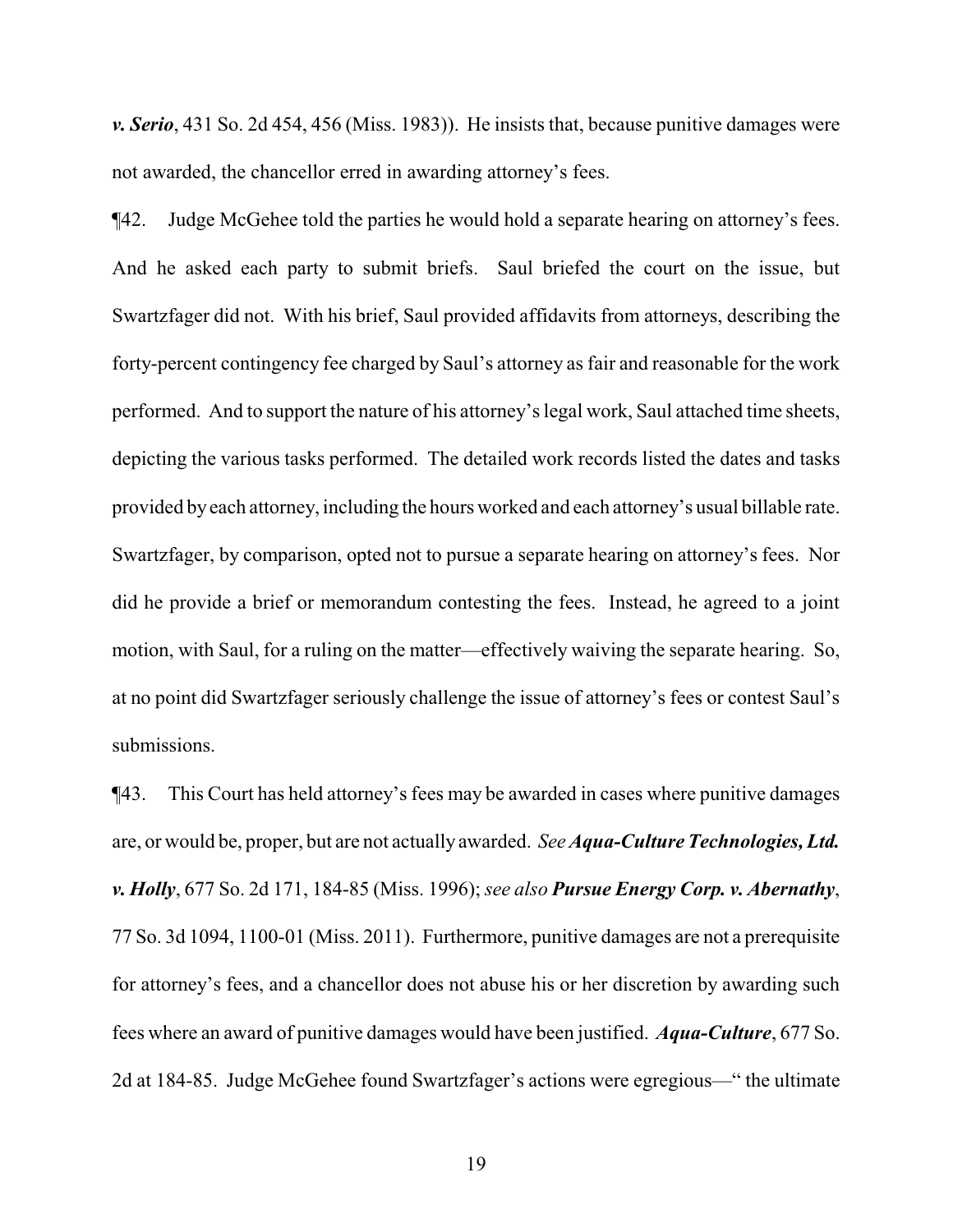bad faith in disrupting someone else's life for the sole purpose of benefitting his own." Clearly, punitive damages would have been justified here. So, we review Judge McGehee's award of attorney's fees for abuse of discretion. *Id*. at 185. And based on the record and the chancellor's findings, we see no abuse of discretion on this issue and affirm.

## **V. Prejudgment Interest**

¶44. Swartzfager's final claim is that the chancellor improperly awarded prejudgment interest. While a party is no longer required to plead with specificity the date from which prejudgment interest accrues, a party must assert a demand for prejudgment interest in the appropriate pleading. *Bailey Brake Farms, Inc. v. Trout*, 116 So. 3d 1064, 1071 (¶ 25) (Miss. 2013) (citing *Upchurch Plumbing, Inc. v. Greenwood Utils. Comm'n*, 964 So. 2d 1100, 1118 (¶ 45) (Miss. 2007)). Saul did not specifically demand prejudgment interest in either his original or amended complaint. He merely made a request for general relief. And a request for general relief in a complaint seeking equitable relief does not give the defendant notice of a claim for prejudgment interest. *Id*. (citing M.R.C.P. 8); *see also Arcadia Farms P'ship v. Audubon Ins. Co.*, 77 So. 3d 107, 115 (¶ 22) (Miss. Ct. App. 2011) (the purpose of M.R.C.P. 8 is to provide sufficient notice of the claims and grounds upon which relief is sought).

¶45. Saul failed to make a demand for prejudgment interest, and no record evidence exists to show that Swartzfager was on notice of a claim for prejudgment interest. So the issue of